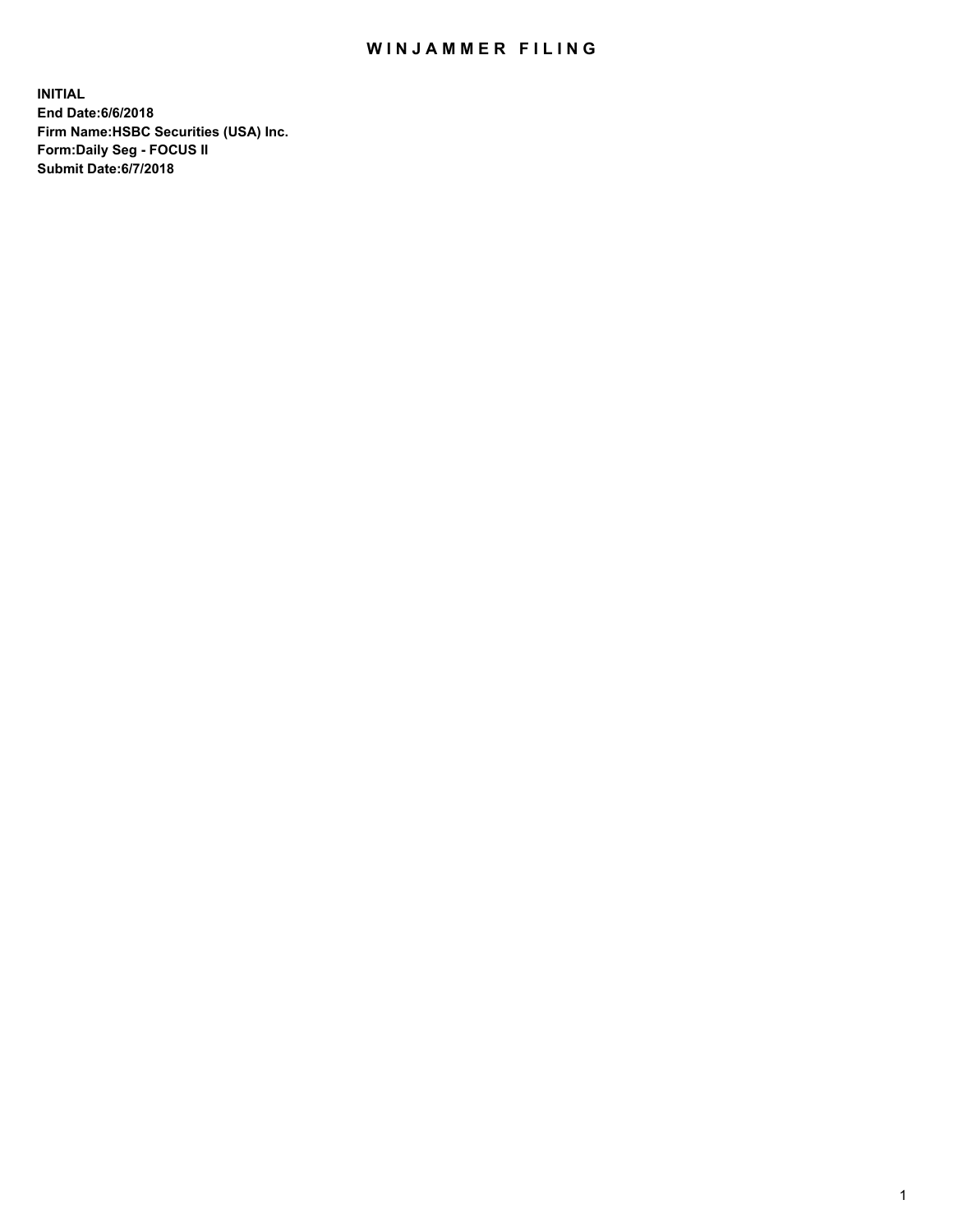## **INITIAL End Date:6/6/2018 Firm Name:HSBC Securities (USA) Inc. Form:Daily Seg - FOCUS II Submit Date:6/7/2018 Daily Segregation - Cover Page**

| Name of Company<br><b>Contact Name</b><br><b>Contact Phone Number</b><br><b>Contact Email Address</b>                                                                                                                                                                                                                         | <b>HSBC Securities (USA) Inc.</b><br><b>Michael Vacca</b><br>212-525-7951<br>michael.vacca@us.hsbc.com |
|-------------------------------------------------------------------------------------------------------------------------------------------------------------------------------------------------------------------------------------------------------------------------------------------------------------------------------|--------------------------------------------------------------------------------------------------------|
| FCM's Customer Segregated Funds Residual Interest Target (choose one):<br>a. Minimum dollar amount: ; or<br>b. Minimum percentage of customer segregated funds required:%; or<br>c. Dollar amount range between: and; or<br>d. Percentage range of customer segregated funds required between: % and %.                       | 147,000,000<br><u>0</u><br><u>00</u><br><u>00</u>                                                      |
| FCM's Customer Secured Amount Funds Residual Interest Target (choose one):<br>a. Minimum dollar amount: ; or<br>b. Minimum percentage of customer secured funds required:%; or<br>c. Dollar amount range between: and; or<br>d. Percentage range of customer secured funds required between: % and %.                         | 25,000,000<br><u>0</u><br><u>00</u><br>00                                                              |
| FCM's Cleared Swaps Customer Collateral Residual Interest Target (choose one):<br>a. Minimum dollar amount: ; or<br>b. Minimum percentage of cleared swaps customer collateral required:%; or<br>c. Dollar amount range between: and; or<br>d. Percentage range of cleared swaps customer collateral required between:% and%. | 95,000,000<br><u>0</u><br><u>00</u><br><u>00</u>                                                       |

Attach supporting documents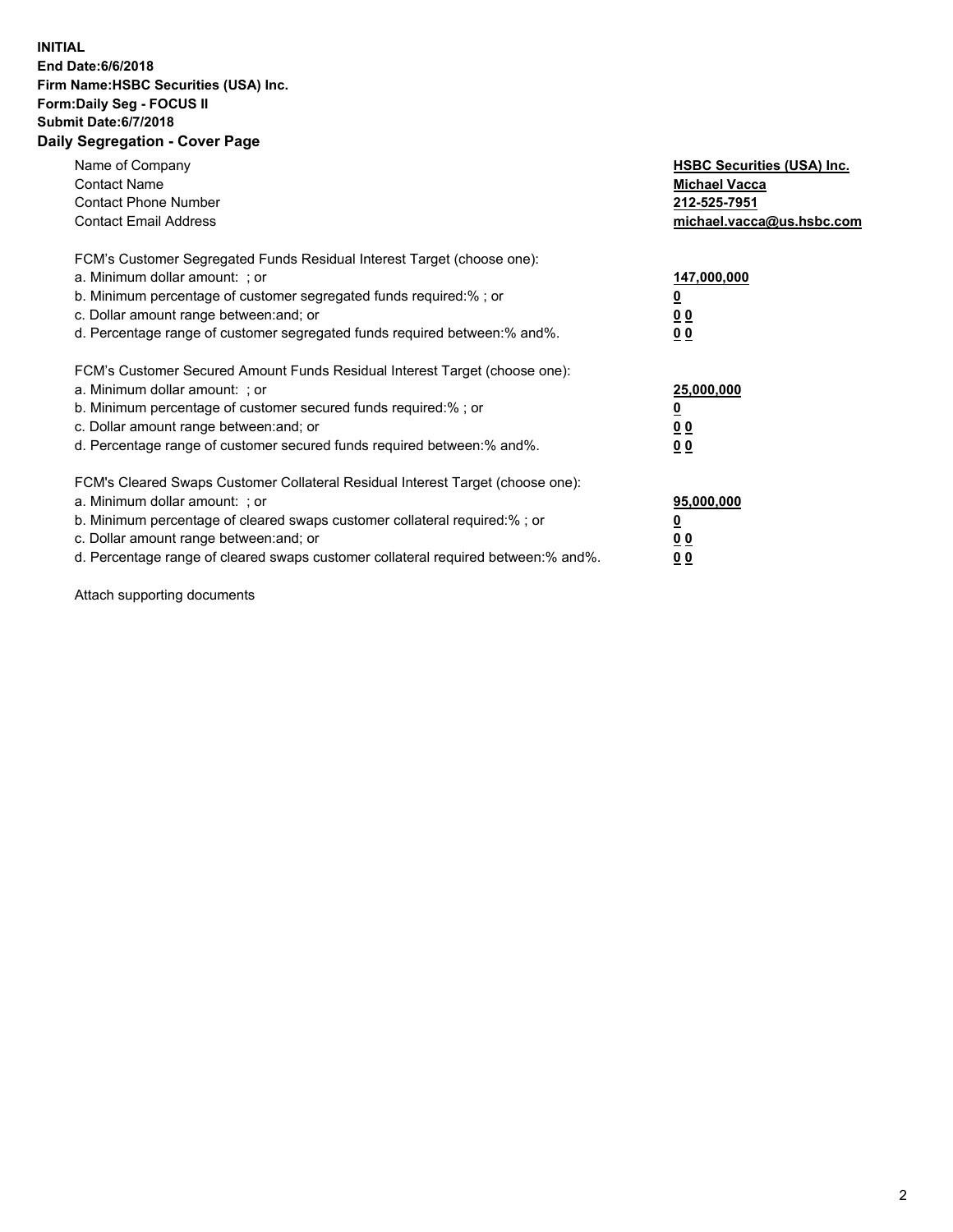**INITIAL End Date:6/6/2018 Firm Name:HSBC Securities (USA) Inc. Form:Daily Seg - FOCUS II Submit Date:6/7/2018 Daily Segregation - Secured Amounts** Foreign Futures and Foreign Options Secured Amounts Amount required to be set aside pursuant to law, rule or regulation of a foreign government or a rule of a self-regulatory organization authorized thereunder **0** [7305] 1. Net ledger balance - Foreign Futures and Foreign Option Trading - All Customers A. Cash **121,594,832** [7315] B. Securities (at market) **97,130,794** [7317] 2. Net unrealized profit (loss) in open futures contracts traded on a foreign board of trade **-21,346,348** [7325] 3. Exchange traded options a. Market value of open option contracts purchased on a foreign board of trade **0** [7335] b. Market value of open contracts granted (sold) on a foreign board of trade **0** [7337] 4. Net equity (deficit) (add lines 1. 2. and 3.) **197,379,278** [7345] 5. Account liquidating to a deficit and account with a debit balances - gross amount **2,255,726** [7351] Less: amount offset by customer owned securities **-2,253,016** [7352] **2,710** [7354] 6. Amount required to be set aside as the secured amount - Net Liquidating Equity Method (add lines 4 and 5) **197,381,988** [7355] 7. Greater of amount required to be set aside pursuant to foreign jurisdiction (above) or line 6. **197,381,988** [7360] FUNDS DEPOSITED IN SEPARATE REGULATION 30.7 ACCOUNTS 1. Cash in banks A. Banks located in the United States **87,485,418** [7500] B. Other banks qualified under Regulation 30.7 **0** [7520] **87,485,418** [7530] 2. Securities A. In safekeeping with banks located in the United States **50,831,532** [7540] B. In safekeeping with other banks qualified under Regulation 30.7 **0** [7560] **50,831,532** [7570] 3. Equities with registered futures commission merchants A. Cash **0** [7580] B. Securities **0** [7590] C. Unrealized gain (loss) on open futures contracts **0** [7600] D. Value of long option contracts **0** [7610] E. Value of short option contracts **0** [7615] **0** [7620] 4. Amounts held by clearing organizations of foreign boards of trade A. Cash **0** [7640] B. Securities **0** [7650] C. Amount due to (from) clearing organization - daily variation **0** [7660] D. Value of long option contracts **0** [7670] E. Value of short option contracts **0** [7675] **0** [7680] 5. Amounts held by members of foreign boards of trade A. Cash **75,182,596** [7700] B. Securities **46,299,262** [7710] C. Unrealized gain (loss) on open futures contracts **-21,346,348** [7720] D. Value of long option contracts **0** [7730] E. Value of short option contracts **0** [7735] **100,135,510** [7740] 6. Amounts with other depositories designated by a foreign board of trade **0** [7760] 7. Segregated funds on hand **0** [7765] 8. Total funds in separate section 30.7 accounts **238,452,460** [7770] 9. Excess (deficiency) Set Aside for Secured Amount (subtract line 7 Secured Statement Page 1 from Line 8) **41,070,472** [7380] 10. Management Target Amount for Excess funds in separate section 30.7 accounts **25,000,000** [7780] 11. Excess (deficiency) funds in separate 30.7 accounts over (under) Management Target **16,070,472** [7785]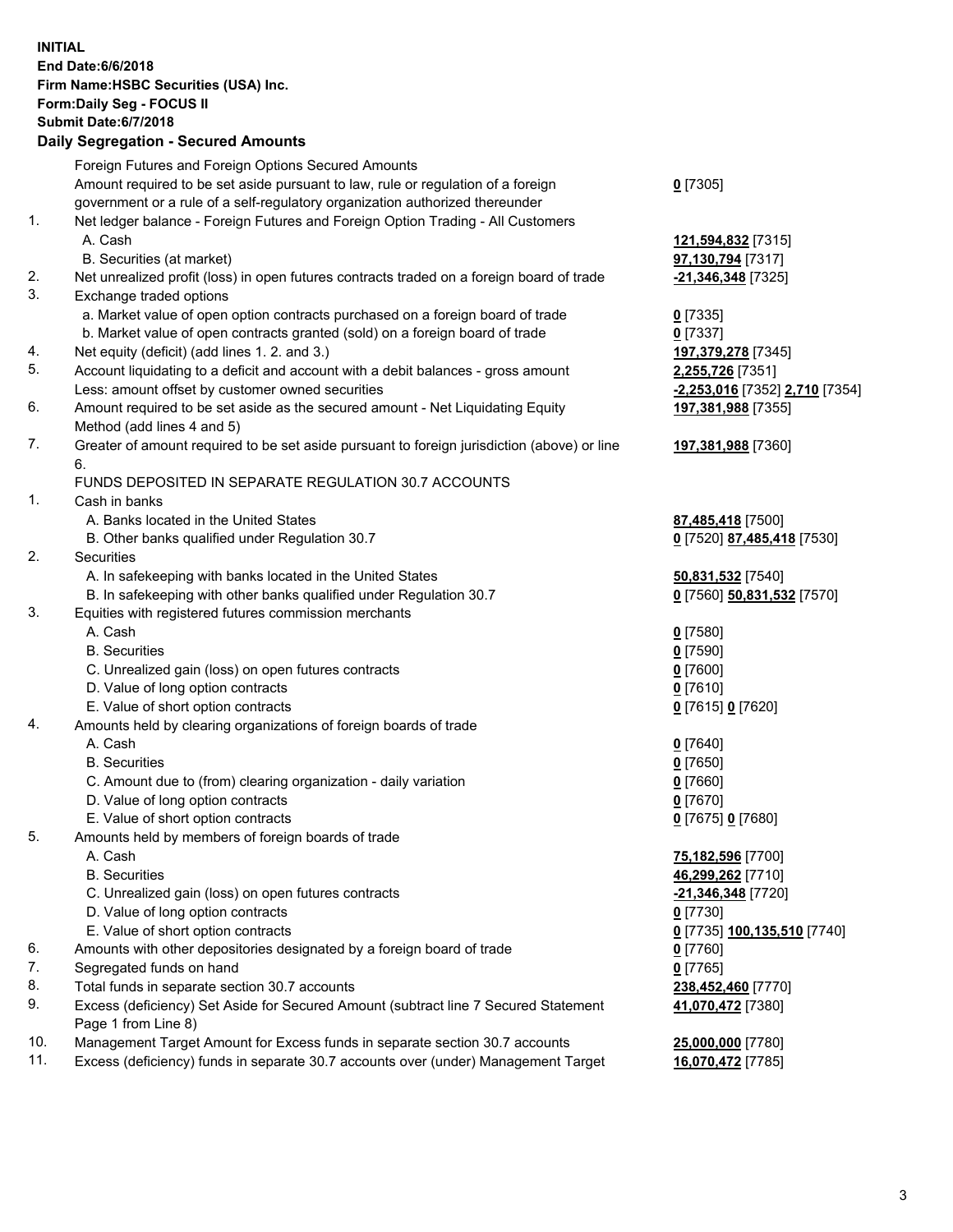| <b>INITIAL</b><br>End Date:6/6/2018<br>Firm Name: HSBC Securities (USA) Inc. |                                                                                                |                                   |  |  |  |  |
|------------------------------------------------------------------------------|------------------------------------------------------------------------------------------------|-----------------------------------|--|--|--|--|
|                                                                              | Form: Daily Seg - FOCUS II                                                                     |                                   |  |  |  |  |
|                                                                              | <b>Submit Date:6/7/2018</b>                                                                    |                                   |  |  |  |  |
|                                                                              | Daily Segregation - Segregation Statement                                                      |                                   |  |  |  |  |
|                                                                              | SEGREGATION REQUIREMENTS(Section 4d(2) of the CEAct)                                           |                                   |  |  |  |  |
| 1.                                                                           | Net ledger balance                                                                             |                                   |  |  |  |  |
|                                                                              | A. Cash                                                                                        | 273,612,316 [7010]                |  |  |  |  |
|                                                                              | B. Securities (at market)                                                                      | 1,563,902,808 [7020]              |  |  |  |  |
| 2.                                                                           | Net unrealized profit (loss) in open futures contracts traded on a contract market             | 176,049,261 [7030]                |  |  |  |  |
| 3.                                                                           | Exchange traded options                                                                        |                                   |  |  |  |  |
|                                                                              | A. Add market value of open option contracts purchased on a contract market                    | 298,040,531 [7032]                |  |  |  |  |
|                                                                              | B. Deduct market value of open option contracts granted (sold) on a contract market            | -126,414,183 [7033]               |  |  |  |  |
| 4.                                                                           | Net equity (deficit) (add lines 1, 2 and 3)                                                    | 2,185,190,733 [7040]              |  |  |  |  |
| 5.                                                                           | Accounts liquidating to a deficit and accounts with                                            |                                   |  |  |  |  |
|                                                                              | debit balances - gross amount                                                                  | 29,652,773 [7045]                 |  |  |  |  |
|                                                                              | Less: amount offset by customer securities                                                     | -29,421,457 [7047] 231,316 [7050] |  |  |  |  |
| 6.                                                                           | Amount required to be segregated (add lines 4 and 5)                                           | 2,185,422,049 [7060]              |  |  |  |  |
|                                                                              | FUNDS IN SEGREGATED ACCOUNTS                                                                   |                                   |  |  |  |  |
| 7.                                                                           | Deposited in segregated funds bank accounts                                                    |                                   |  |  |  |  |
|                                                                              | A. Cash                                                                                        | 26,127,902 [7070]                 |  |  |  |  |
|                                                                              | B. Securities representing investments of customers' funds (at market)                         | $0$ [7080]                        |  |  |  |  |
|                                                                              | C. Securities held for particular customers or option customers in lieu of cash (at<br>market) | 178,488,833 [7090]                |  |  |  |  |
| 8.                                                                           | Margins on deposit with derivatives clearing organizations of contract markets                 |                                   |  |  |  |  |
|                                                                              | A. Cash                                                                                        | 523,385,358 [7100]                |  |  |  |  |
|                                                                              | B. Securities representing investments of customers' funds (at market)                         | $0$ [7110]                        |  |  |  |  |
|                                                                              | C. Securities held for particular customers or option customers in lieu of cash (at<br>market) | 1,284,813,085 [7120]              |  |  |  |  |
| 9.                                                                           | Net settlement from (to) derivatives clearing organizations of contract markets                | 52,006,225 [7130]                 |  |  |  |  |
| 10.                                                                          | Exchange traded options                                                                        |                                   |  |  |  |  |
|                                                                              | A. Value of open long option contracts                                                         | 298,040,531 [7132]                |  |  |  |  |
|                                                                              | B. Value of open short option contracts                                                        | -126,414,183 [7133]               |  |  |  |  |
| 11.                                                                          | Net equities with other FCMs                                                                   |                                   |  |  |  |  |
|                                                                              | A. Net liquidating equity                                                                      | 8,450,642 [7140]                  |  |  |  |  |
|                                                                              | B. Securities representing investments of customers' funds (at market)                         | 0 [7160]                          |  |  |  |  |
|                                                                              | C. Securities held for particular customers or option customers in lieu of cash (at            | $0$ [7170]                        |  |  |  |  |
|                                                                              | market)                                                                                        |                                   |  |  |  |  |
| 12.                                                                          | Segregated funds on hand                                                                       | 100,600,890 [7150]                |  |  |  |  |
| 13.                                                                          | Total amount in segregation (add lines 7 through 12)                                           | 2,345,499,283 [7180]              |  |  |  |  |
| 14.                                                                          | Excess (deficiency) funds in segregation (subtract line 6 from line 13)                        | 160,077,234 [7190]                |  |  |  |  |
| 15.                                                                          | Management Target Amount for Excess funds in segregation                                       | 147,000,000 [7194]                |  |  |  |  |

16. Excess (deficiency) funds in segregation over (under) Management Target Amount Excess

**13,077,234** [7198]